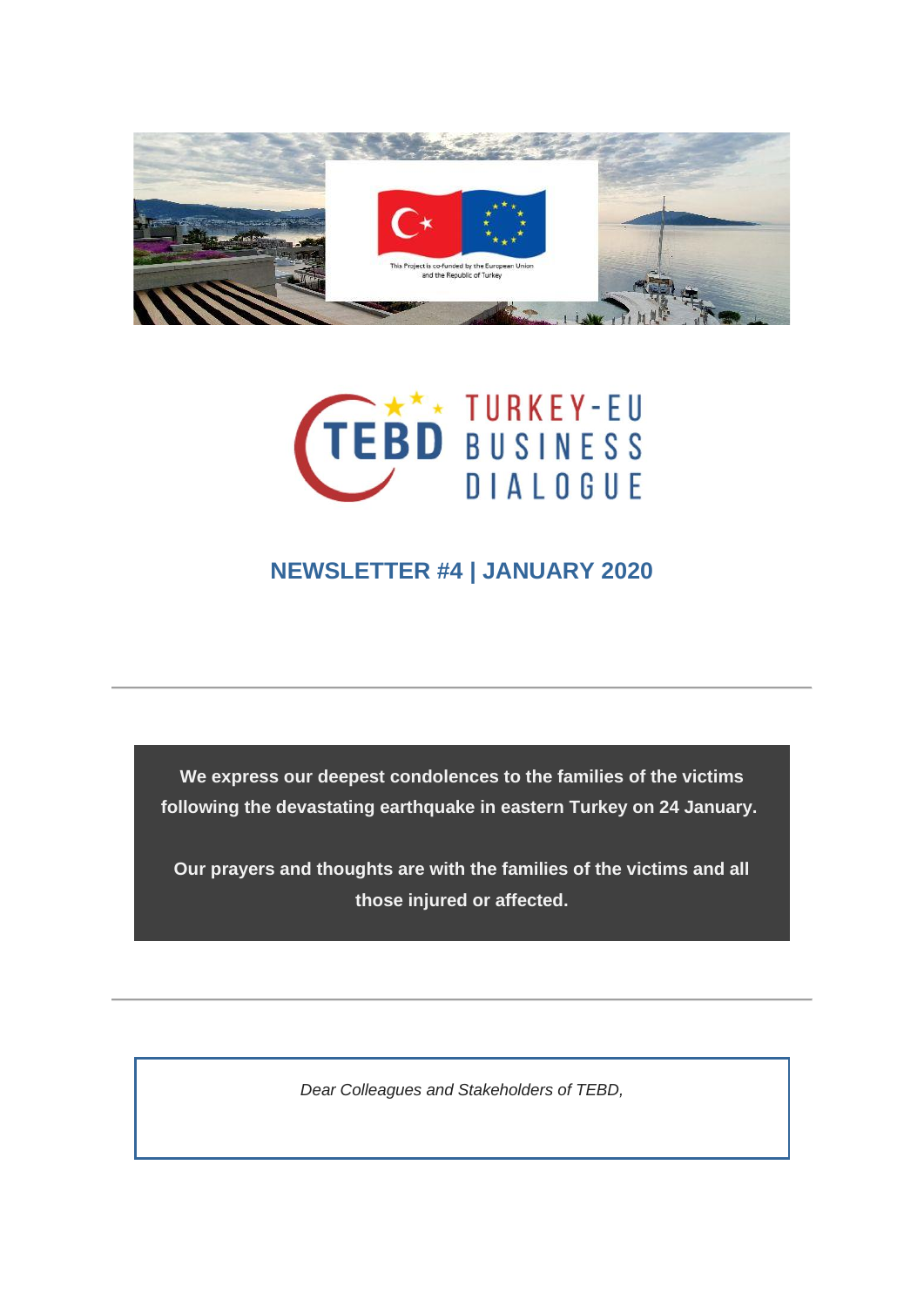*Much has happened in the TEBD Project in 2019, and the start of a new year brings some exciting changes to the TEBD Team in Brussels. I have been appointed as the new TEBD Project Director as of January 20th, and we also have a new Project Assistant - Ms Duygu EMENI. I would like to thank everybody who has taken part in the TEBD Team for their contributions to this successful Project!*

*The Turkey-EU Business Dialogue is crucial for the integration of EU and Turkish business communities. The most effective and increasingly strong platform for dialogue between the EU and Turkey, under the leadership of the Chambers, is carried out by the business community. As the TEBD Team, we are pleased to work in close cooperation with Turkish and EU Chambers as our stakeholders.*

*After a well-deserved holiday, a crucial year lies ahead of us and the entire TEBD community. Our plans for 2020 are ambitious: we will have many activities both in Turkey and the EU. We will organise a Turkey-EU Business Dialogue, Chamber Academy, 4 Study Visits and around 40 SME Workshops. We will also continue to support the 19 partnerships that have been established between European and Turkish Chambers in order to improve cooperation, share best practices, foster new opportunities and provide practical support to businesses.*

*We hope you will enjoy this latest edition of our newsletter and discover many opportunities to engage in and support our activities!*

*Oya ERSÖZ- TEBD Project Director* 

### **NEW ARRIVALS**

**Ms Oya ERSÖZ - TEBD Project Director** Ms ERSÖZ previously spent 9 years working for TOBB in Ankara, where she was responsible for developing and managing various EU-funded projects in collaboration with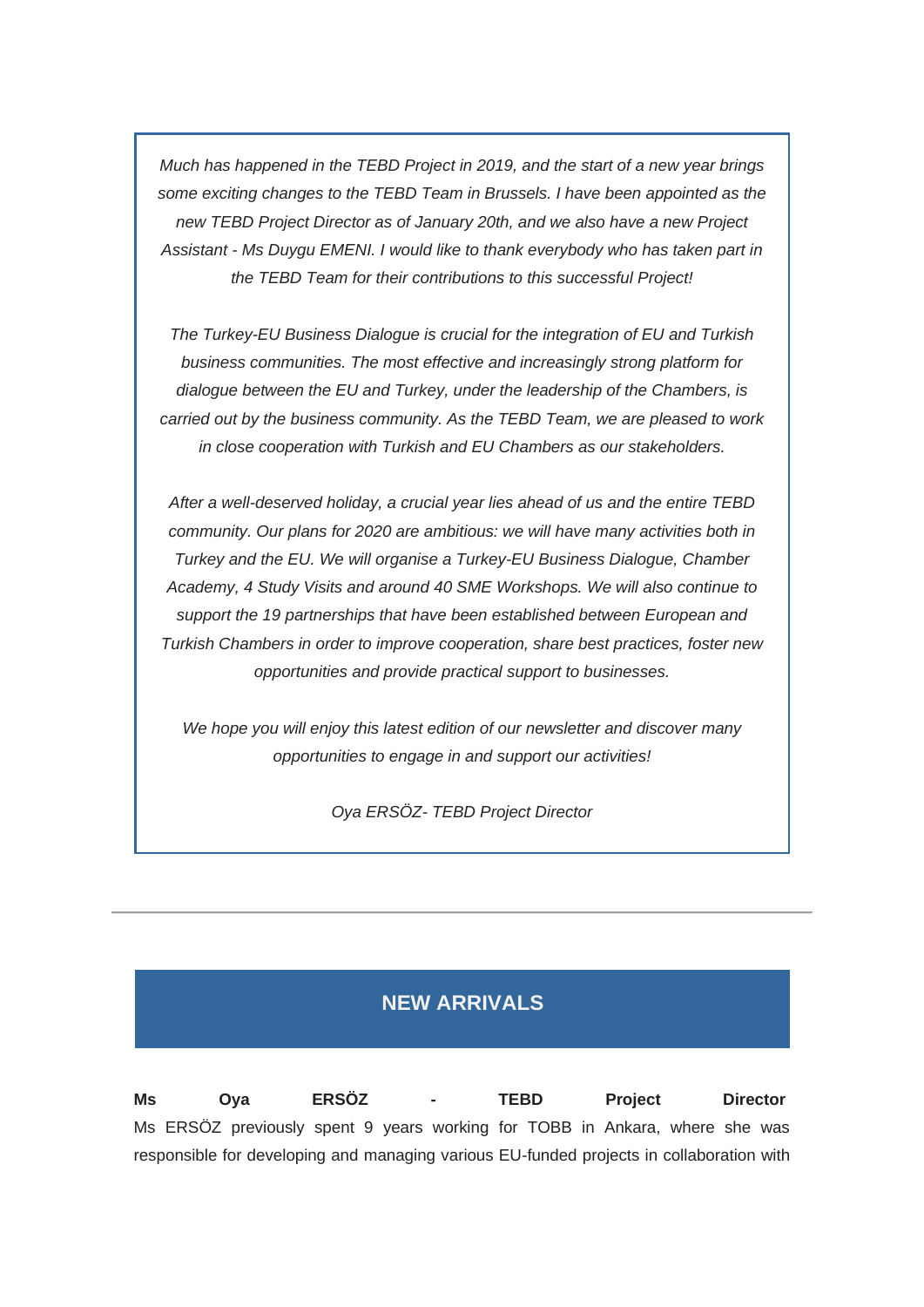different stakeholders. She has also carried out lobbying and networking activities in relation to a wide range of EU policies and programmes, while working at TuR&Bo in Brussels. She speaks Turkish, English, French and German.

**Ms Duygu EMENI - TEBD Project Assistant** Ms EMENI was born and raised in the Netherlands, where she completed studies in Business Administration and Marketing Management. Ms EMENI has expertise in Event Management, Commercial Service, Personnel and Organisation. She speaks Dutch, English, Turkish and Spanish.



Ms Oya ERSÖZ - TEBD Project Director



Ms Duygu EMENI - TEBD Project Assistant

### **RECENT ACTIVITIES**

# **Representatives of Turkish Chambers develop closer links with Chambers in the Baltic States**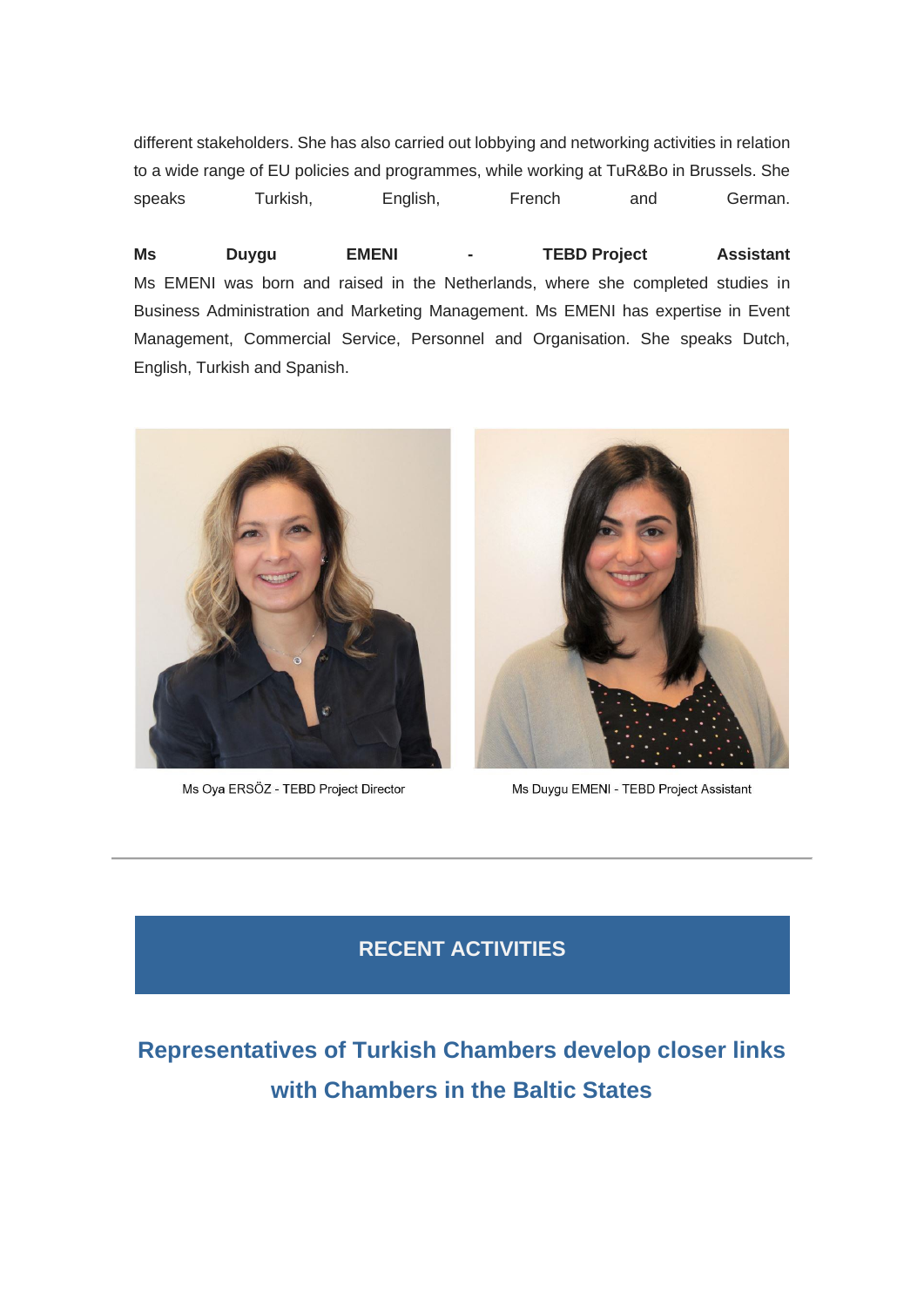### Latvia & Estonia | 27-31 January 2020



**A group of 12 representatives of Turkish Chambers are taking part in a Study Visit to Latvia and Estonia organised by the TEBD team and co-hosted by the Latvian Chamber of Commerce and Industry (LTRK) and the Estonian Chamber of Commerce and** Industry.

The theme of this 5-day Study Visit is "Business Cooperation between Turkey and the Baltic States". The programme includes meetings with the host Chambers and cluster organisations, as well as visits to successful companies such as Peruza – a manufacturer of seafood processing equipment, and Aston Synthetics - a textiles manufacturer.

**[Contact: Angela Ustarroz](mailto:ustarroz@eurochambres.eu?subject=TEBD%20Study%20Visit)**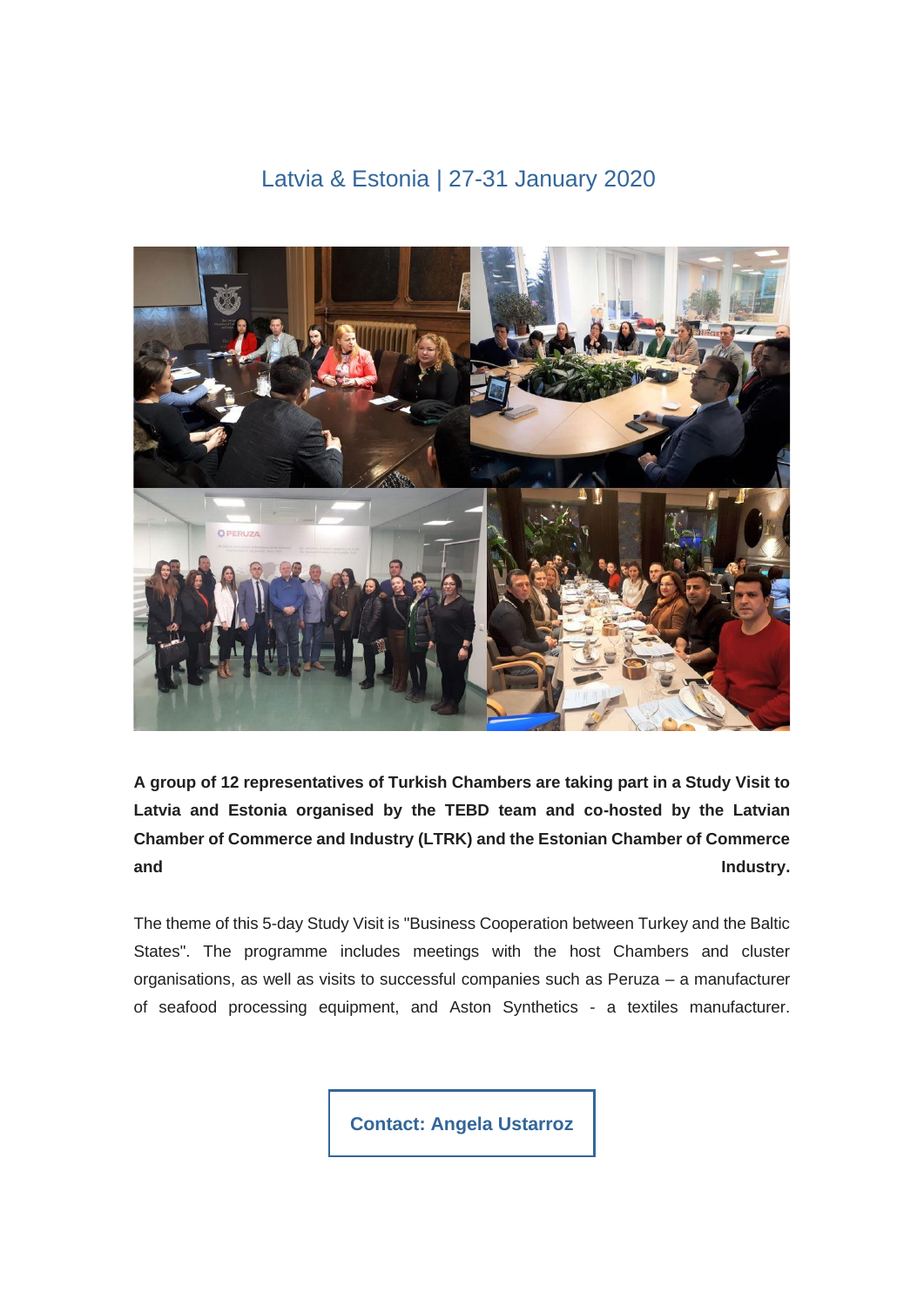# **TEBD Workshop on 'The impact of SMEs' institutionalization on exports to the EU'**

## Sakarya, Turkey | 16 January 2020



**The TEBD Workshop on 'The impact of SMEs' institutionalization on exports to the EU' (TEBD-W22) was organized by the Sakarya Chamber of Commerce and Industry in cooperation with EUROCHAMBRES and TOBB.**

The Workshop attracted around 30 participants, and the event was opened by **Mr. Teyfik ÖZTÜRK**, General Secretary of Sakarya Chamber of Commerce and Industry (SCCI). **Mrs. Nalan UYSAL**, Founding Partner of HERA Management and member of TKYD (Corporate Governance Association of Turkey), addressed the challenges that Turkish SMEs can face when exporting their products to the EU.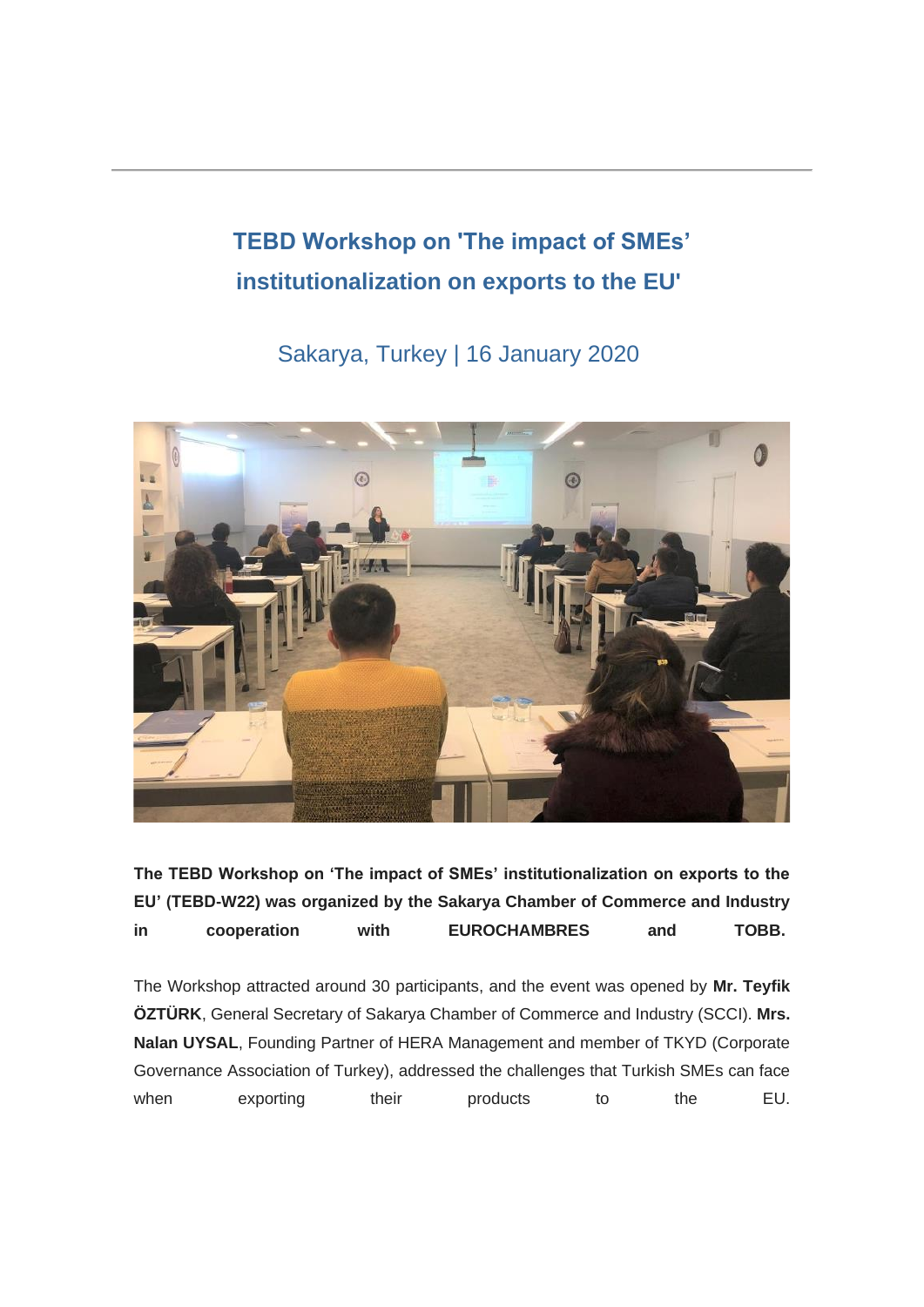**[Contact: Belgin Kılıç](mailto:kilic@eurochambre.eu?subject=SME%20Workshops)**

## **Chamber Partnerships - Monitoring Visits**



**In the framework of TEBD, the European Union is funding 19 partnerships involving Chambers in Turkey and those in the EU Member States.**

Each partnership includes at least 1 Turkish Chamber and 1 Chamber in and EU Member State. The selected partnerships launched their activities in April 2019, with a project duration of between 10 and 15 months. Each selected partnership is being supported by the European Union with a grant of up to €150,000.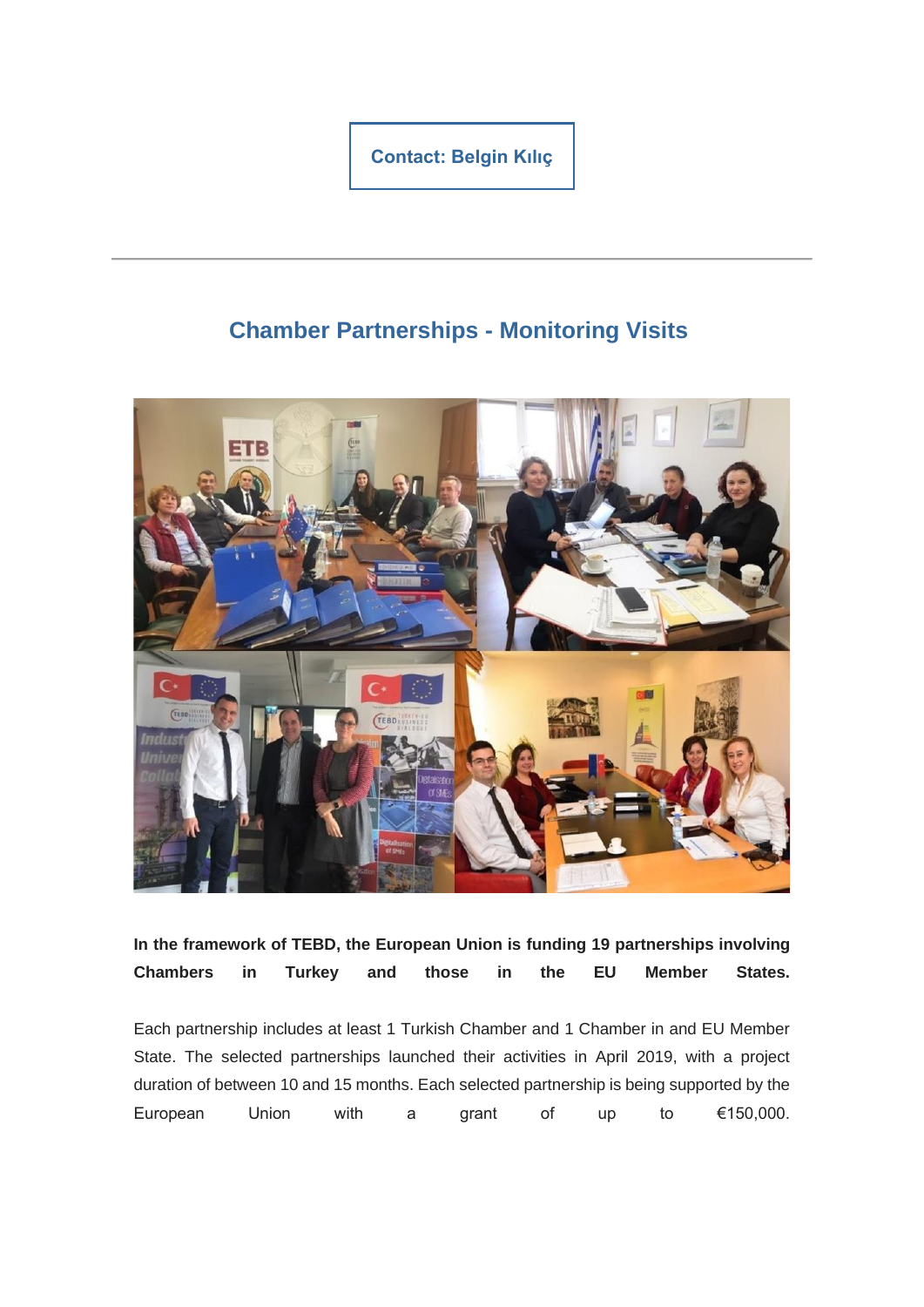The TEBD team provides training, coaching and continuous support for the successful implementation of each partnership project. This includes on-site monitoring visits, mid-term reviews and online support. The second round of monitoring visits has taken place between November 2019 and January 2020.

For more information about the 19 partnership projects that have received grants from the EU in the framework of TEBD, please see the TEBD website: [Chamber Partnerships](https://tebd.us20.list-manage.com/track/click?u=fc97fe7a1cb80e237945d582e&id=fbf31c1272&e=4f94ac0df0)

A **Training Session** for representatives of the 19 partnerships on how to prepare Interim/Final Reports will be held on 25 February 2020 at the TOBB premises in Istanbul.

**[Contact: Belgin Kılıç](mailto:kilic@eurochambre.eu?subject=SME%20Workshops)**

**UPCOMING ACTIVITIES**

## **SME WORKSHOPS**

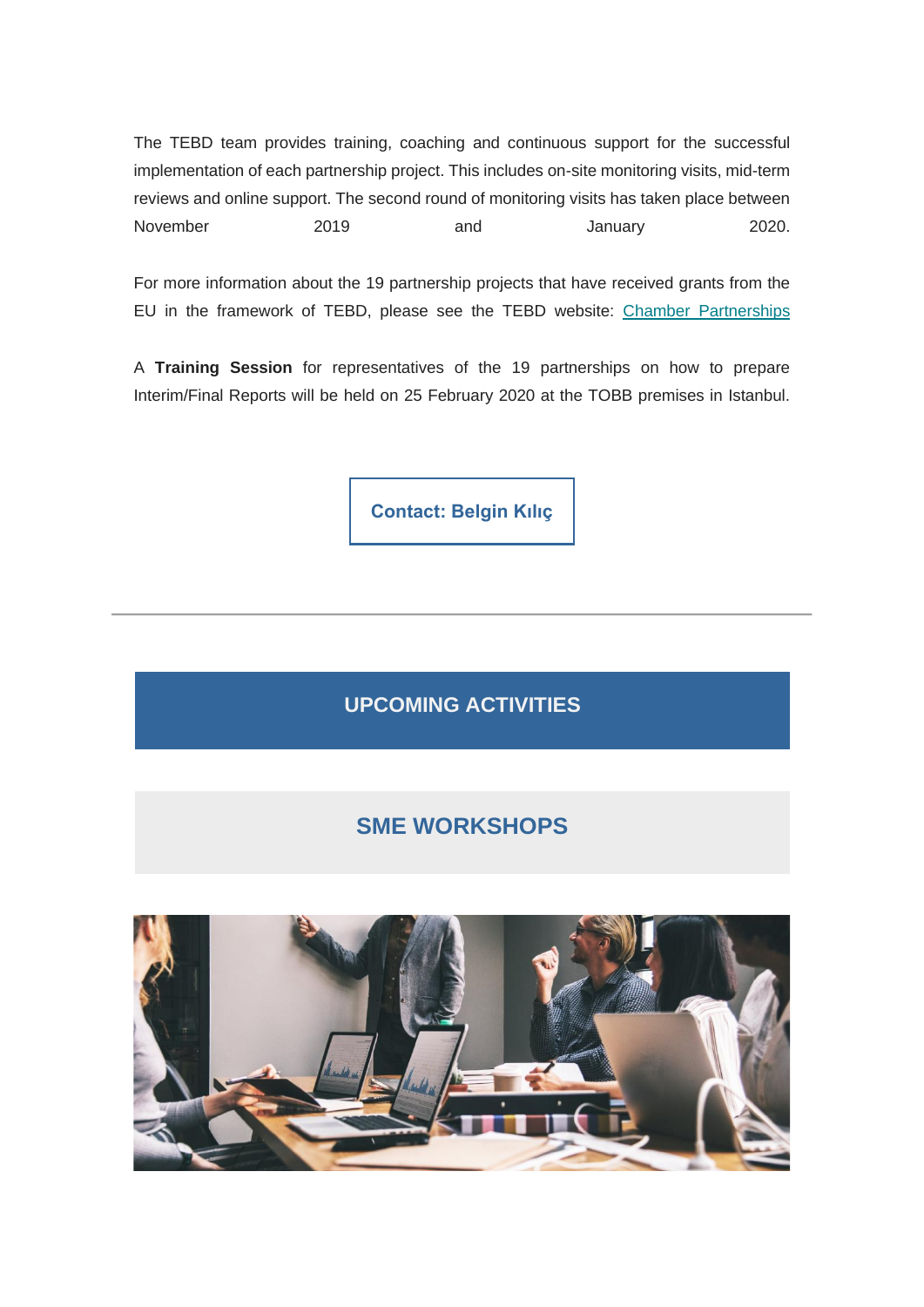- **Bartin, Turkey** │ 13 February *2020* TOPIC: **EU Trade - Competition Rules** *Hosted by Bartin Chamber of Commerce and Industry*
- **Riga, Latvia** │ *17 February 2020*

TOPIC: **How to successfully enter the Turkish market** *Hosted by the Latvian Chamber of Commerce and Industry*

• **Izmir, Turkey** │ *17 February 2020*

TOPIC: **Challenges of SMEs exporting to EU Countries** *Hosted by the Aegean Region Chamber of Industry*

• **Gaziantep, Turkey** │ 28 *February 2020 Hosted by the Gaziantep Chamber of Commerce*

**[Contact: Belgin Kılıç](mailto:kilic@eurochambre.eu?subject=SME%20Workshops)**

**Follow TEBD on Social Media!**